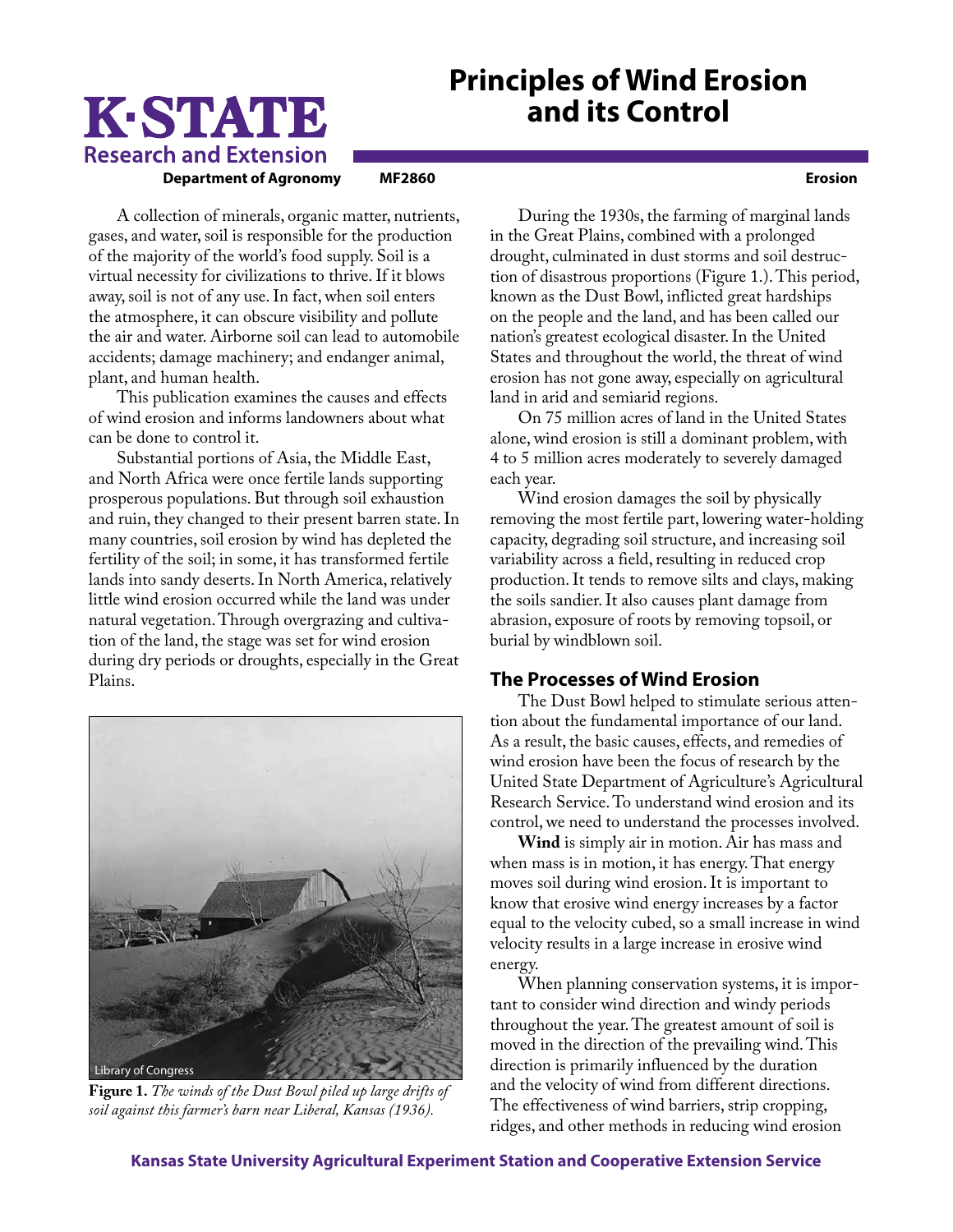is determined by their orientation relative to the prevailing wind erosion direction for the particular months that control is desired. Tables listing the prevailing wind erosion direction by month for many locations in the United States are available (see the web site address at the end of this document)(Table 1.). The critical wind erosion period is when agricultural fields are particularly vulnerable to wind erosion due to higher wind speeds than normal and low vegetative cover on fields. In the Great Plains states, this period is typically February through May when winds are the greatest and crops are not high enough to protect the soil surface.

The wind high above the soil surface, unrestricted by barriers or objects, is known as "free stream" air flow and moves more or less parallel to the surface.

The wind near the surface affects the soil and vegetation, which removes energy from the wind and slows it. The average forward velocity near the soil surface is lower than in the free stream. The velocity increases as the distance above the surface increases. This velocity gradient is known as a "wind velocity profile." The nature of the surface over which the wind is traveling can greatly influence this wind profile, as well as the wind energy near the surface.

When the soil is rough, large clods or furrows protrude into the wind stream. While these protruding soils are exposed to stronger winds, they also remove energy from the wind and protect the lower surrounding soil. This protection allows particles eroding from the upper positions to be trapped in the lower positions. Vegetative material, either live or dead, also absorbs wind energy near the soil surface and

can trap moving soil particles.

Rough, cloddy, or vegetated surfaces alter the wind speed at the soil surface and reduce the energy available to erode the soil. However, if the free stream wind speed is great enough, the wind at the surface will contain sufficient energy to initiate soil particle movement.

There are three phases of particle movement — detachment, transport, and deposition.

**Table 1.** *Prevailing wind erosion direction for Goodland, Kansas.*

|           | <b>Prevailing Wind</b>   |
|-----------|--------------------------|
| Month     | <b>Erosion Direction</b> |
| January   | <b>NNW</b>               |
| February  | <b>NNW</b>               |
| March     | <b>NNW</b>               |
| April     | <b>NNW</b>               |
| May       | <b>SSE</b>               |
| June      | S                        |
| July      | <b>SSE</b>               |
| August    | <b>SSE</b>               |
| September | S                        |
| October   | <b>NNW</b>               |
| November  | <b>NNW</b>               |
| December  | NNW                      |

**Detachment** occurs when the wind force against soil particles increases enough to overcome the force of gravity. Once detached, moving particles may collide with and detach other particles.

The detached soil particles are then subject to **transport** by the wind, either through the air or along the surface.

Eventually the wind velocity decreases and soil particles are deposited. In-field **deposition** typically occurs in furrows or vegetated areas. Deposition also occurs along the edge of fields in ditches, fencerows, or barriers such as windbreaks. For very fine particles,



**Figure 2.** *Percent of Annual Erosive Winds Goodland, Kansas (Striped bars indicate the "critical wind erosion period")*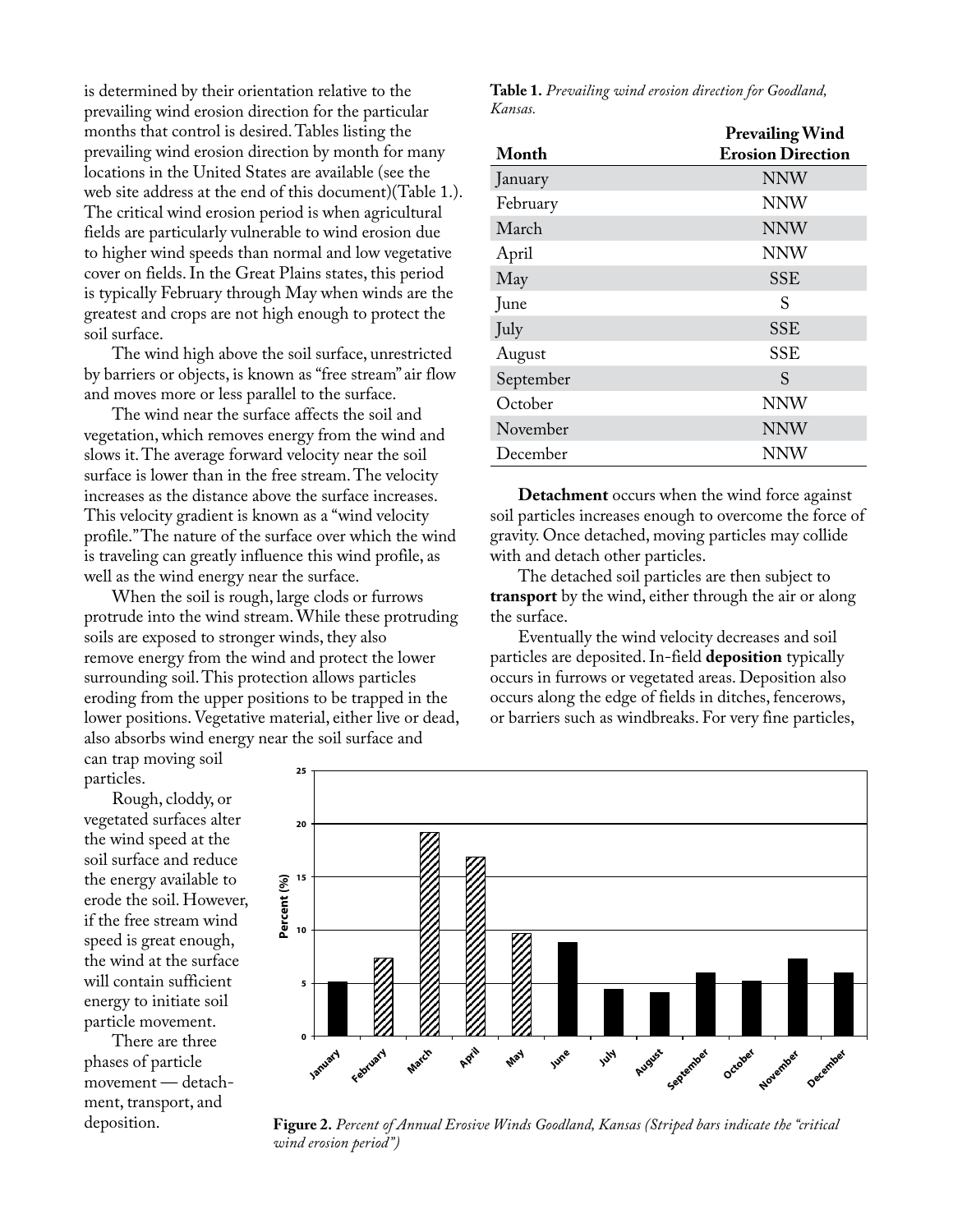

**Figure 3.** *Soil particles can move through saltation, creep, and suspension.*

deposition may not occur until the particles have traveled thousands of miles.

The wind speed at which particle movement is initiated is called the **threshold velocity** and is dependent on the state of the soil surface. A soil surface that is rough or protected with non-erodible material will require a stronger wind to initiate particle movement than a bare, smooth surface. This means that for a given field, there is no single threshold velocity but rather a range of velocities depending on the soil surface type — aggregation, roughness, crop status, and moisture. Most of these properties also can change during a storm due to the erosive action.

There are three ways soil particles are moved by wind: surface creep, saltation, and suspension. Each has its own characteristics and effects. (See Figure 3.)

Under **surface creep**, the force of the wind causes soil particles to roll along the soil surface until the wind slows, they are stopped by other particles, or they are trapped in a sheltered location, such as a furrow or a vegetated area. Surface creep generally involves particles approximately ½ to 1 millimeter in size, small enough to be moved by the wind but too massive to be lifted off the surface. Surface creep contributes to loss and deposition within a localized area.

Another mode of transport is **saltation**, where under the influence of wind, still smaller particles,  $\frac{1}{10}$  to  $\frac{1}{2}$  millimeter in size, bounce or hop along the surface. As they bounce, they strike other particles, causing them to move. The higher the grains jump, the more energy they derive from the wind. Because of this wind-derived energy, the impact of saltating grains initiates movement of larger grains and smaller dust

particles that can be suspended in the air and carried great distances. Saltating grains collide with clods and cause their breakup, reducing roughness.

Saltation also damages young plants, threatening their survival and damaging their fruit, which reduces their marketability. Like particles under surface creep, saltating particles continue to move until the wind slows or they are trapped in sheltered areas.

**Suspension** occurs when particles less than  $\frac{1}{10}$  of a millimeter — smaller than the diameter of a human hair — are lifted far above the surface and carried great distances. Some of these form dust clouds that have been traced across continents, oceans, and around the world.

Suspension can cause visibility problems. A small fraction of suspension particles may cause health problems when inhaled. These particles are known as PM10, which are particulate matter smaller than 10 microns in size.

The amount of soil that erodes as surface creep, saltation, or suspension depends on the soil type. Soils that are pure sand will move almost completely by surface creep and saltation. However, if the soil is almost pure clay with clods that break down under saltation, a high percentage of soil loss will be by suspension.

On an eroding field, the amount of soil movement will tend to increase with distance downwind due to the impact of saltating grains breaking up clods and initiating other particles to move. This increase in erosion across a field is known as the **avalanche effect**. If the field is large enough, the creep and saltation flow reaches a maximum that a wind of a particular velocity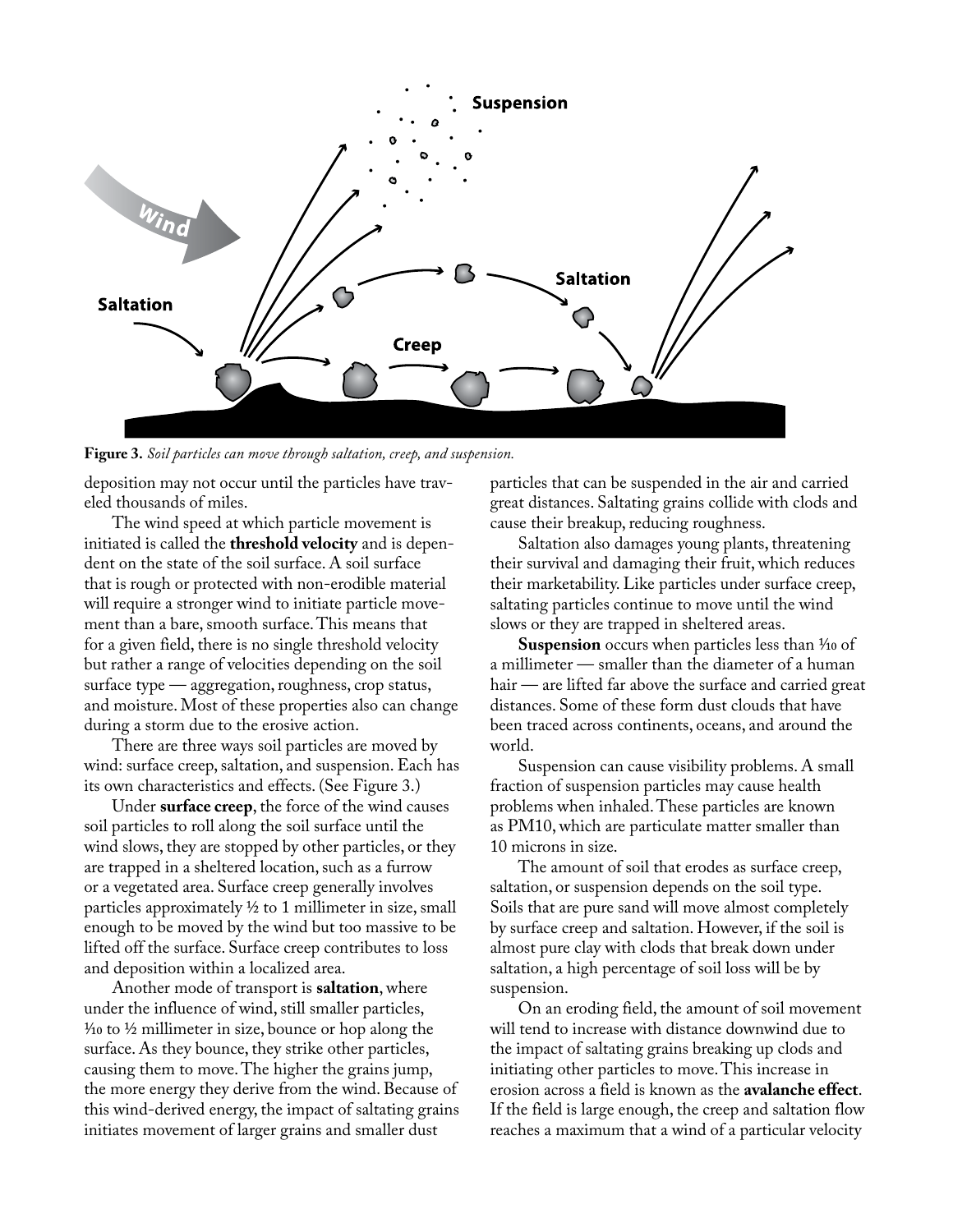can sustain. On the other hand, the amount of suspension particles can keep increasing as they diffuse into the atmosphere.

## **Wind Erosion Control**

Many conservation practices can be implemented to control wind erosion. Conservation practices are designed to either reduce the wind force at the soil surface or create a soil surface more resistant to wind forces. Some practices also trap saltating particles to reduce the abrasion of soil surfaces downwind.

## **Vegetation or Vegetative Residues**

A conservation practice that preserves crop residue or keeps growing vegetation in the field is the most practical way to reduce wind erosion potential. Plants and crop residues protect soil particles on the surface by absorbing a portion of the direct force of the wind, trapping moving soil particles, and enhancing soil particle cohesion. Crop rows perpendicular to the prevailing winds will control wind erosion more effectively than rows parallel with the wind. Also, standing residues are more than twice as effective as flattened residues. Other conservation practices such as windbreaks, grass barriers, strip cropping, or clod-producing tillage should be considered to supplement vegetative cover.

## **Residue Management**

Cropping systems that preserve surface residue are a practical approach to reduce the potential of soil erosion by wind.

**No-till** or **strip till** involves managing the amount, orientation, and distribution of plant residues on the soil surface year-round, while growing crops in narrow slots or tilled strips in the field. This practice is also referred to as no-till, zero-till, direct seeding, slot plant, row-till, strip-till, or more generally, conservation tillage.

**Mulch tillage** maintains crop residues on the entire soil surface year-round. It is one of the simplest systems to use in reducing wind erosion and at the same time, contributes to the control of water erosion. Excessive tillage that buries crop residue is a major cause of inadequate vegetative cover on cropland. Mulch tillage practice uses non-inversion tillage where residue is only partially incorporated using chisels, sweeps, field cultivators, or similar implements.

**Ridge till** manages crop residue on the soil surface year-round by growing crops on preformed ridges alternating with furrows, which are protected by crop residue.



**Figure 4.** *Suspended dust in the air from small wheat on conventionally tilled cropland. The soil surface did not have enough crop residue.*

**Seasonal residue management** leaves protective residue on the soil surface during a prescribed time of year by delaying primary tillage or seedbed preparation until immediately before planting.

## **Permanent Vegetative Cover**

**Permanent vegetative cover** is one of the most effective ways to control wind erosion. It protects the soil from wind and water erosion forces throughout the year.

**Pasture and hay planting** establishes native or introduced forage species for livestock grazing or feed.

**Conservation cover** involves establishing and maintaining permanent vegetative cover on land retired from agriculture production, such as land considered highly erodible in the Conservation Reserve Program.

**Critical area planting** involves planting vegetation, such as trees, shrubs, vines, grasses, or legumes, on highly erodible areas. This practice is used on areas that cannot be stabilized by ordinary planting techniques and may suffer severe erosion if left untreated. Critical areas include dams, levees, surface-mined land, and areas of agriculture land with severe erosion. The importance of vegetative cover for land protection cannot be overstressed. Permanent vegetation or crop residues are valuable resources when considering their ability to conserve soil, water, and air resources. Removing residues from fields for other uses or burning should not be done without an understanding of the erosion control consequences.

## **Surface Roughening and Maintaining Stable Aggregates**

Vegetation can sometimes be sparse as a result of drought, cropping practices, or crop types. When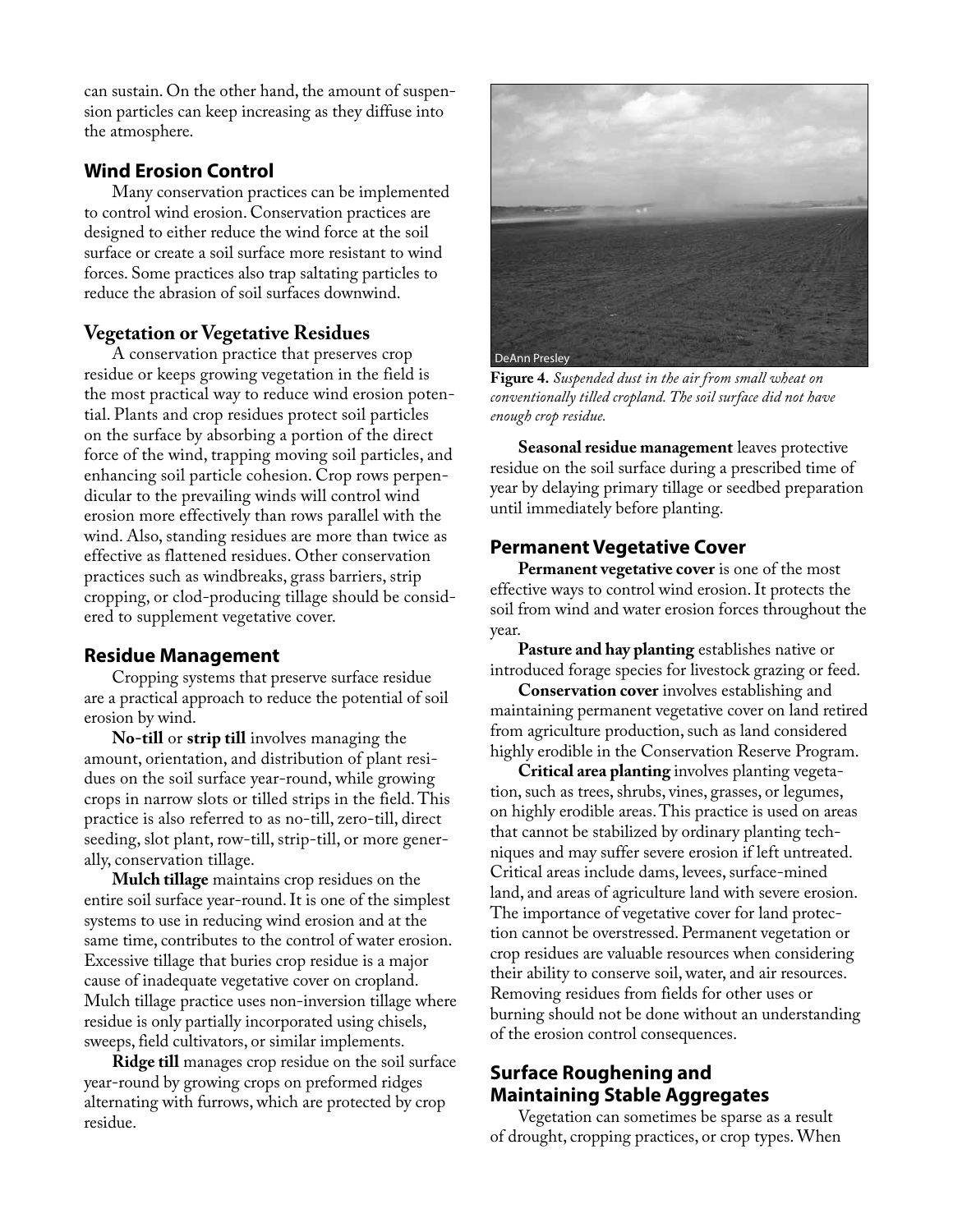vegetation is insufficient, ridges and large soil clods (or aggregates) are frequently the only means of controlling erosion on large areas. Roughening the land surface with ridges and clods reduces the wind velocity and traps drifting soils. While a cloddy soil surface will absorb more wind energy than a flat, smooth surface, a soil surface that is both ridged and cloddy will absorb even more.

**Soil crusts** also can increase resistance of the surface soil to wind forces, but this effect is only temporary and should not be relied on for erosion control.

**Crosswind ridges** are formed by tilling or planting across the prevailing wind erosion direction. If erosive winds show no seasonal or annual prevailing direction, this practice has limited protective value.

Tillage implements can form ridges and depressions that alter wind velocity. The depressions also trap saltating soil particles and stop avalanching of eroding material downwind. However, soil ridges protrude higher into the turbulent wind layer and are subject to greater wind forces. Therefore, it is important that cloddiness on top on the ridge is sufficient to withstand the added wind force, otherwise they will quickly erode, and the beneficial effects will be lost. Ridging sandy soils, for example, is of little value because the ridges of sand are erodible and soon leveled by the wind.

**Clod-forming tillage** produces aggregates or clods that are large enough to resist the wind force and trap smaller moving particles. They are also stable enough to resist breakdown by abrasion throughout the wind erosion season.

If clods are large and stable enough, as smaller particles are removed or trapped, the surface becomes stable or "armored" against erosive action. The duration of protection depends on the resistance of the clods to abrasion or changes in the wind direction.

Of the factors that affect the size and stability of soil aggregates, most notable is soil texture. Sandy or coarse-textured soils lack sufficient amounts of silt and clay to bind particles together to form aggregates. Such soils form a single-grain structure or weakly cemented clods, a condition that is quite susceptible to erosion by wind. Loams, silt loams, and clay loams tend to consolidate and form stable aggregates that are more resistant to erosive winds. Clays and silty clays are subject to fine granulation and more subject to erosion.

Many other factors also affect aggregate consolidation and stability — climate, including moisture; compaction; organic matter; lime; microorganism activity; and other cementing materials.

Any process that reduces soil consolidation also increases erodibility. The persistence of aggregates is greatly affected by the climatic process of wetting and drying, freezing and thawing, or freeze-drying, which generally disintegrate clods and increase erodibility.

Mechanical action, such as tillage, animal or machine traffic, and abrasion by saltating soil particles also can affect cloddiness. Tillage may either increase or decrease clods at the surface, depending on the soil condition in the tilled layer and the type and speed of the implement. Repeated tillage usually pulverizes and smoothes dry soils and increases their erodibility, especially if done with implements that have an intensive mechanical action, such as tandem disks, offset disks, or harrows.

Soil water at the time of tillage also has a decided effect on cloddiness. Research has found that different soils have differing water contents at which soil pulverization is most severe. If the soil is either extremely dry or extremely moist, smaller clods are produced than at intermediate water contents.

## **Crosswind Strip Cropping**

**Crosswind strip cropping** is the practice of growing crops in strips, arranged perpendicular to the prevailing wind erosion direction. Strips susceptible to wind erosion alternate with strips having a cover resistant to wind erosion. This practice reduces the downwind avalanche effect by limiting the distance particles can travel before being trapped. As prevailing wind direction deviates from the perpendicular, correspondingly narrower strips are required.

When designing strip-cropping systems, soil aggregation, machinery size, exposure to knolls, residue management, and windbreaks must all be considered, in addition to the prevailing wind erosion direction.

On extremely erodible soils where narrow strips are required, consideration should be given to permanent vegetation such as grass or grass-legume mixtures.

#### **Barriers**

In contrast to methods that make the soil surface more resistant to the forces of the wind, barriers alter the effect of the wind force on the soil surface. Barriers help by reducing wind speed on the downwind side of the barrier and by trapping moving soil.

Research has shown that barriers significantly reduce wind speed for a distance of about 10 times the height of the barrier, in effect, reducing the field length along the erosive wind direction. However, the fully protected zone of any barrier diminishes as wind velocity increases and as the wind direction deviates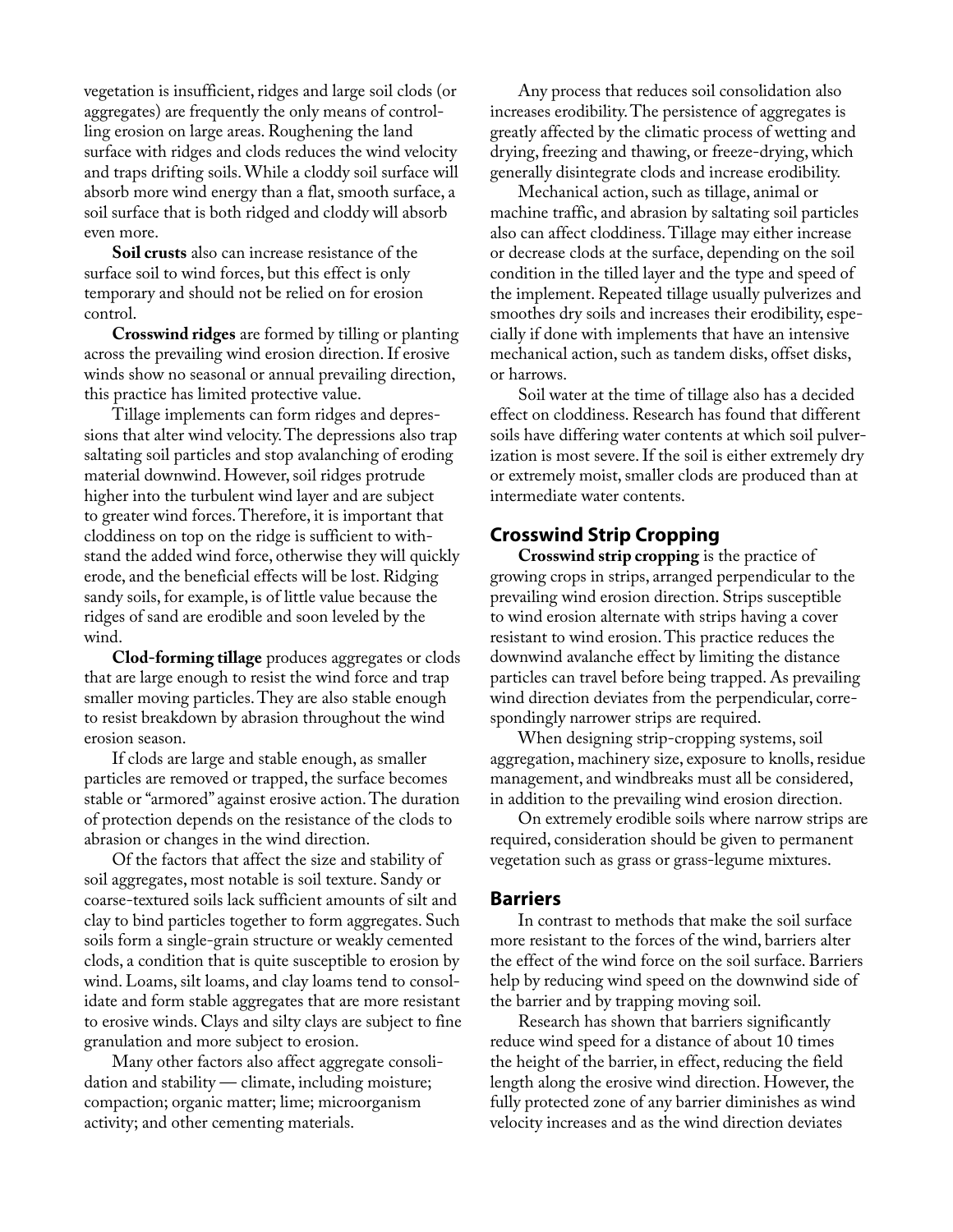

**Figure 5.** *A windbreak and the protected distance behind it.*

from perpendicular to the barrier. There are various types of barriers used for wind erosion control. (See Figure 5.)

**Windbreaks and shelterbelts** are linear plantings of single or multiple rows of trees or shrubs established for wind erosion control as well as snow management. They protect crops, shelter livestock, and provide wildlife habitat. One advantage of windbreaks over most other types of wind erosion control is they are relatively permanent. During drought years, windbreaks may be the only effective and persistent control measure on cropland.

Many of the windbreaks planted in the 1930s and 40s were several rows deep because it was believed that wide belts were necessary to provide adequate wind reduction. The trend today is toward narrower plantings. Single-row plantings are most common in field windbreaks because they occupy the least amount of land area for the amount of protection derived from them.

The type of species planted in a windbreak has a considerable bearing on the year-round effectiveness because the amount of protection depends on the barrier shape, width, height, and porosity. The seasons also govern porosity of many species and therefore influence the effectiveness of the windbreaks.

During establishment of windbreaks, protection is limited and unless other erosion control measures are in place, severe damage to the plantings and the land can result.

**Crosswind trap strips** consist of herbaceous vegetation resistant to wind erosion, established in one or more strips, perpendicular to the prevailing wind direction. Since saltating particles can travel up to 15 feet, the crosswind trap strips should be at least 15 feet in width and up to 25 feet for shorter strip vegetation. The purpose of trap strips is to trap saltating particles and to provide protection from the effects of wind

erosion. Trap strips, however, require frequent and expensive maintenance.

**Herbaceous wind barriers** are tall, nonwoody vegetative barriers, established in one- to two-row narrow strips across the prevailing wind direction. These are primarily used on soils where stubble mulching and strip cropping do not adequately control wind erosion. Perennial barriers are often the only control alternative here, short of retiring the land to permanent grass.

**Perennial grass barriers** work well for wind erosion control, as well as trapping snow and reducing evaporation on dryland cropping areas. Other advantages of these types of barriers are ease of establishment and low cost.

**Annual crops** can be used as herbaceous wind barriers; so one crop provides protection for another crop. Sundangrass, flax, grain and forage sorghum, broomcorn, and Kochia are crop barriers that provide adequate protection from wind erosion if spaced sufficiently close.

**Artificial barriers**, such as snow fences, board walls, bamboo and willow fences, earthen banks, handinserted straw rows, and rock walls have been used for wind erosion control, but only on a limited basis. There is usually a high cost in material and labor to construct these barriers and their use is generally restricted to high-value crops. They can be used in sand dune areas to aid in the initial stabilization phase, while grass and trees are being established.

## **Reshape The Land**

Like an airfoil, hills and knolls cause wind velocity to increase over the surface, increasing the erosion potential on the windward slope and hilltop.

Reshaping the land by leveling knolls and benching slopes to shorten the unsheltered distance is an option in wind erosion control, but is usually not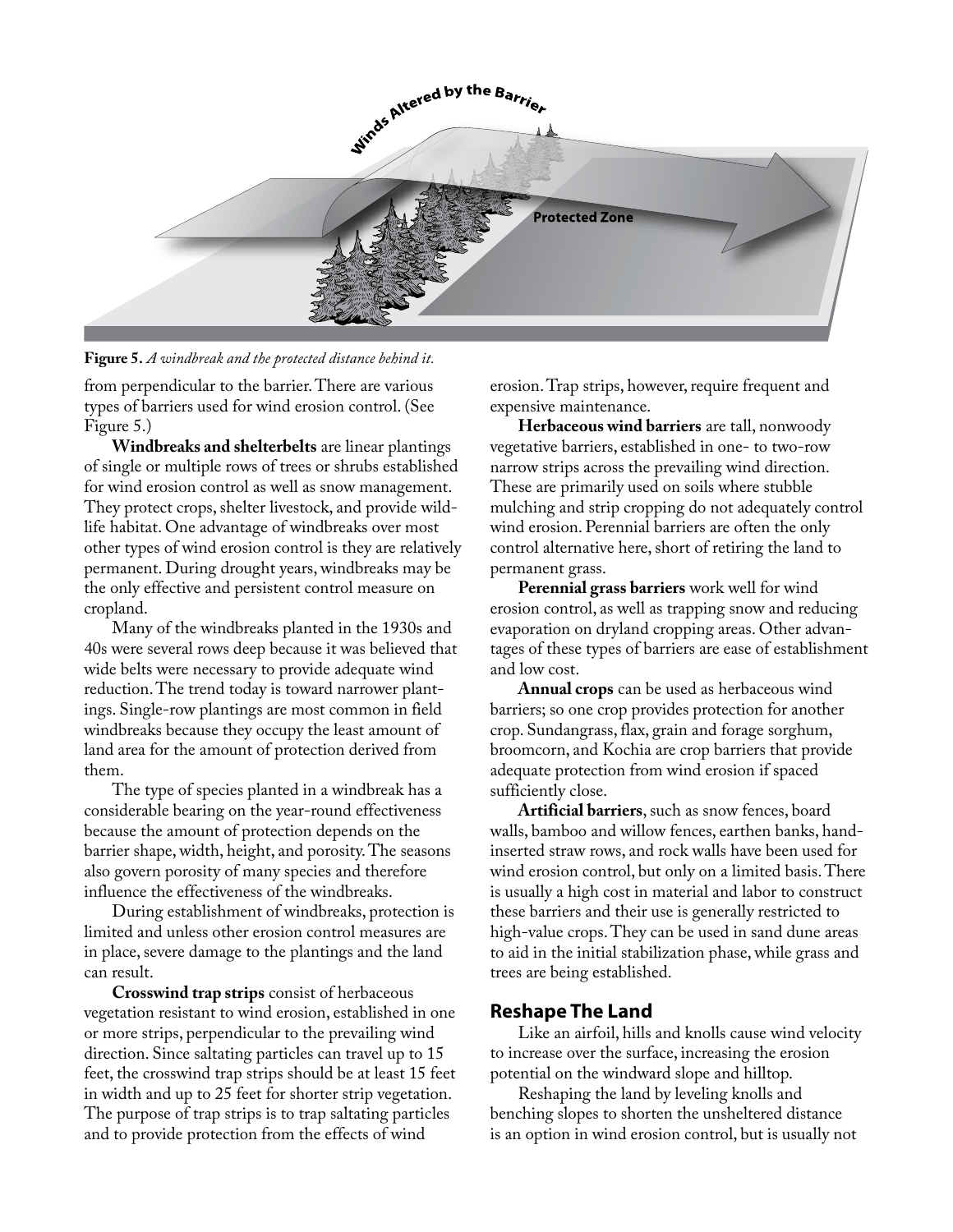

**Figure 6.** *Emergency wind erosion control, creating a cloddy surface.*

economical or practical. Because land reshaping is costly, other effective control measures, such as no-till or seeding to permanent grass, are usually more viable options.

#### **Emergency Wind Erosion Control**

The practices discussed so far are known to substantially reduce wind erosion. However, if a soil begins to blow, it should be controlled as soon as possible because serious damage to seedlings or soil can occur in minutes. Often, wind erosion will start in a small area of a field where soil texture, aggregation, or vegetation conditions are more vulnerable to wind forces. Highly erodible areas also include knolls, wheel traffic areas, and blowouts. If these areas are allowed to erode, the saltating material can cause other areas of the field to erode until eventually, the entire soil surface is blowing. These vulnerable areas or "hot spots" will be the areas that need emergency control first. Watching the field over the years and within a season can show where such areas are within a field. Anticipating erosion on these spots when high winds are forecast is a valuable tool for fighting erosion. It is easier to control erosion before it starts than to stop it after.

**Emergency tillage** is tillage performed on an actively blowing field to provide a rough, ridged, cloddy surface that reduces wind velocity and helps trap windblown soil particles. Emergency tillage is only a temporary measure for two reasons. First, because clods can disintegrate rapidly under saltating conditions. Second, a change in wind direction can occur, and the result can be soil loss from the untilled strips.

An implement used for emergency wind erosion control should gently lift the soil, creating as many large stable clods as possible. Disks and harrow-type implements with several ranks of closely spaced tines that pulverize the soil should not be used. Implements such as listers, chisels, shovels, and sandfighters do a good job of roughening the soil surface and creating clods. Listers and narrow chisels are the most effective for emergency tillage. Listers provide a high degree of roughness on extremely sandy soils, where clods can be produced only by deep tillage. Chisels are more widely used on moist or heavy soils because they provide good ridges and clods, require less power, and destroy less crop or residue than listers.

Some operators prefer a soil ripper to bring up large, dry clods when subsurface soil is dry. Where clayey subsoil exists under a sandy surface, deep plowing the entire field is sometimes used to bring clayey stable clods to the surface. If the clods brought to the surface are numerous and stable, deep plowing is only necessary once every several years. Another method is to time tillage when the top of the soil is frozen, to bring up frozen clods.

Close spacing with any implement will create a rougher surface than a wide spacing. However, if a crop is involved, such as winter wheat, and there is a possibility of saving part of it, then wide spacings of 4 to 5 feet provide sufficient roughness for some control and at the same time permit most of the crop to survive.

Tilling strips across the field perpendicular to the expected wind direction is most effective. The success of emergency strip tillage is highly dependent on climatic, soil, and cover condition. If strips are used, they should be as narrow as practical and cover 50 percent of the eroding part of the field. Narrow chisel spacing of 20 to 24 inches is needed for the strip. If 50 percent coverage does not stop erosion, the omitted strips can be emergency tilled to make full coverage.

**Addition of crop residue** to the surface reduces wind velocity and traps moving soil particles. Almost any kind of residue, such as hay, straw, or corn stalks can be used. Approximately 2,000 to 4,000 pounds of residue per acre is required to control erosion in areas where erosion has already begun.

Residue can be distributed with a manure spreader, or even by hand if the area is small. This method is not normally used in entire fields or with row crops, but is most practical as an emergency treatment. A rotary hoe or mulch treader helps spread the residue uniformly. Normally the residue must be anchored in place with a stubble puncher or a disk with gangs set at a minimum angle and shallow depth. Large stemmed residues such as corn stalks are effective and might not require anchoring. The direction of operation for residue distribution and anchoring should be perpendicular to the direction of the wind.